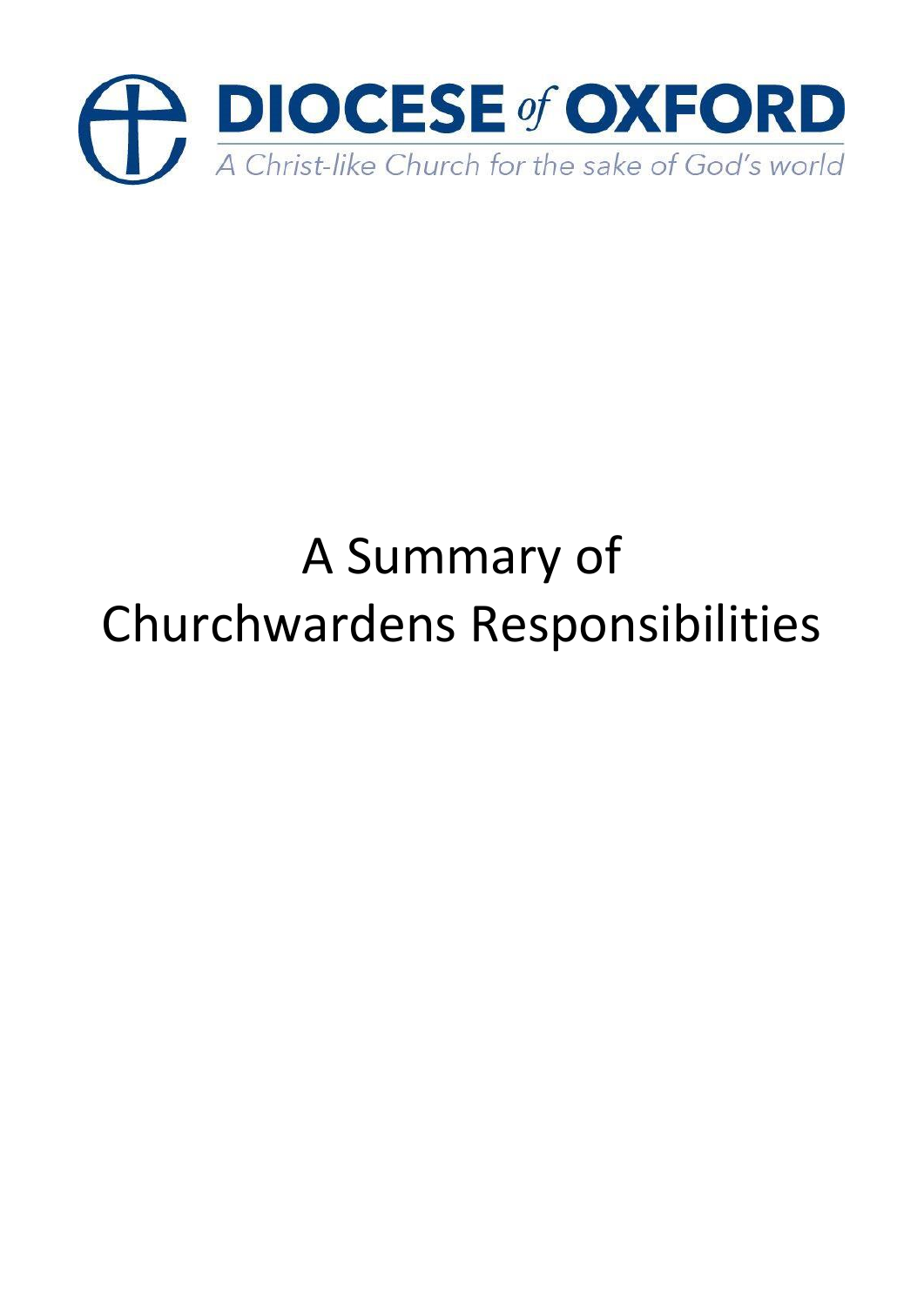Churchwardens are elected annually under the provisions of the Churchwardens Measure2001 by the Annual Meeting of Parishioners, as the senior laypeople of the parish and congregation. Their term of office is one year, and they may serve for up to six consecutive terms of office, unless the Annual Meeting passes a resolution to set aside this rule. They are the Bishop's officers, and are admitted to office each year by the Archdeacon, on behalf of the Bishop. Their first responsibility is to the Bishop, usually via the Archdeacon. They, with the parish priest, are generally responsible for the day-to-day functioning of the parish.

Churchwardens are vital to the health and wellbeing of our church communities. It is an important and, at times, a demanding role.

The Canons of the Church of England [Canons E1.4 and E1.5] state that churchwardens shall be foremost in representing the laity and in cooperating with the incumbent; they shall use their best endeavours by example and precept to encourage the parishioners in the practice of true religion and to promote unity and peace among them. They shall also maintain order and decency in the church and churchyard, especially during the time of divine service. The property (the plate, ornaments and other moveable goods of the church), is vested in them, and they should keep an up-to-date inventory of these items and deliver them to their successors.

Churchwardens should:

- care for and support the parish priest, and be people to whom the incumbent can turn to for advice and support;
- try to ensure that the incumbent is relieved of unnecessary administrative and other tasks;
- provide feedback as a 'critical friend' for the parish priest;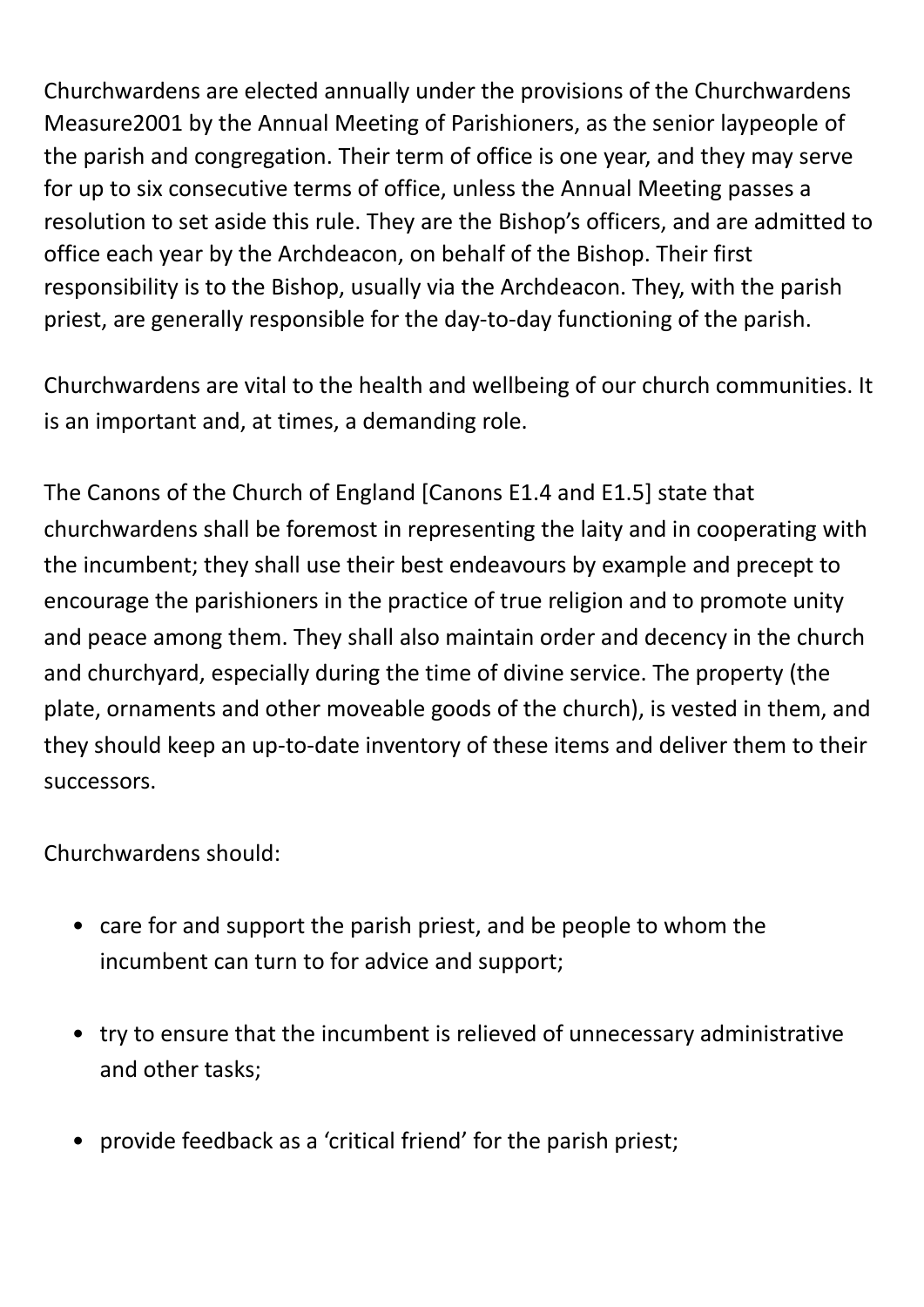- care for the congregation and encourage people in their Christian faith;
- help to resolve disputes or disagreements amongst the congregation or with the parish priest, or with the local community;
- when any concerns arise, they should consult the Area Dean and/or Archdeacon;
- Churchwardens should have a set of keys for the church;
- attend services regularly, and normally arrive in good time to support the welcome group, be present for any refreshments and assist in tidying up after services.

During a vacancy in a parish the churchwardens, along with the Area Dean, are responsible for ensuring that worship, pastoral care and mission continues in the parish and for supporting any assistant clergy, lay ministers, staff and volunteers in the parish in their responsibilities.

The way in which churchwardens exercise their office will vary from parish to parish.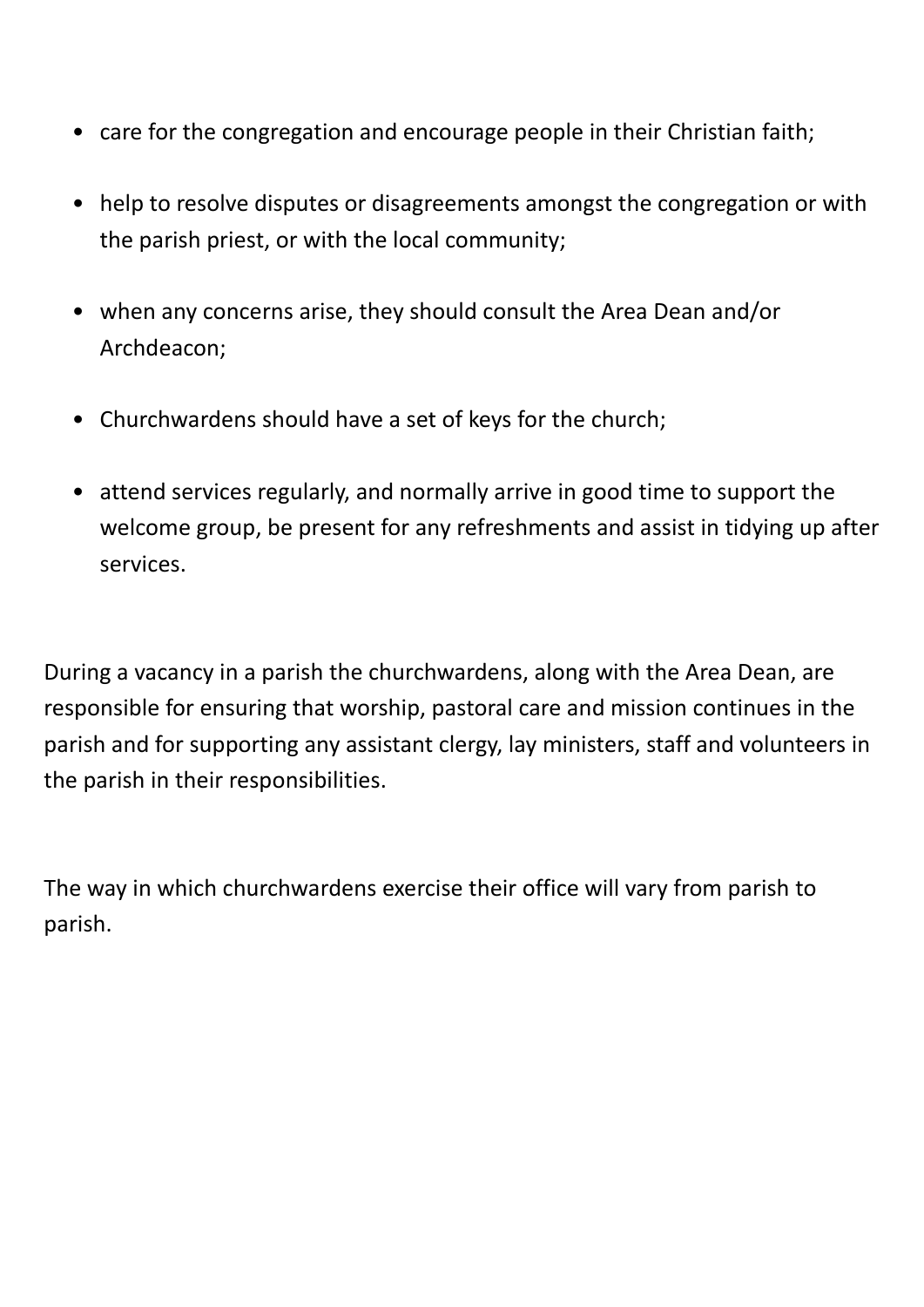#### **Safeguarding**

Due to the safeguarding responsibilities of the role, all Churchwardens are required to complete Basic Awareness and Foundation level training with the Diocese of Oxford. This involves completing the following safeguarding learning pathways:

| <b>Safeguarding</b>                                              | <b>Basic Awareness</b>                                                                                                                                                          | <b>Foundation</b>                                                                                                                |
|------------------------------------------------------------------|---------------------------------------------------------------------------------------------------------------------------------------------------------------------------------|----------------------------------------------------------------------------------------------------------------------------------|
| <b>Learning Pathway</b>                                          |                                                                                                                                                                                 |                                                                                                                                  |
| <b>Delivery Format</b>                                           | Completed Online,<br>or if required, at<br>Parish based Face-<br>to-face sessions.                                                                                              | Completed Online, or if<br>required, at Face-to-face<br>sessions.                                                                |
| <b>Safeguarding</b><br><b>Learning Pathway</b><br><b>Summary</b> | <b>Provide learners</b><br>with a basic<br>awareness of<br>safeguarding and<br>enables them to<br>integrate this into<br>their Christian faith<br>and the Church's<br>ministry. | To enable learners to<br>contribute to, and implement,<br>good safeguarding practice<br>within church and community<br>contexts. |

Further information regarding safeguarding training, accessing the E-learning modules and booking onto safeguarding training can be found here: [Safeguarding Training \(anglican.org\)](https://www.oxford.anglican.org/support-services/safeguarding/safeguarding-training/#tab-id-1)

Churchwardens do not automatically require a DBS check. This is required in parishes where there is work with children or vulnerable adults, for instance where there is a Sunday School or youth group or a lunch club for the elderly etc. If you have any queries on DBS issues, please contact [safeguarding@oxford.anglican.org](mailto:safeguarding@oxford.anglican.org)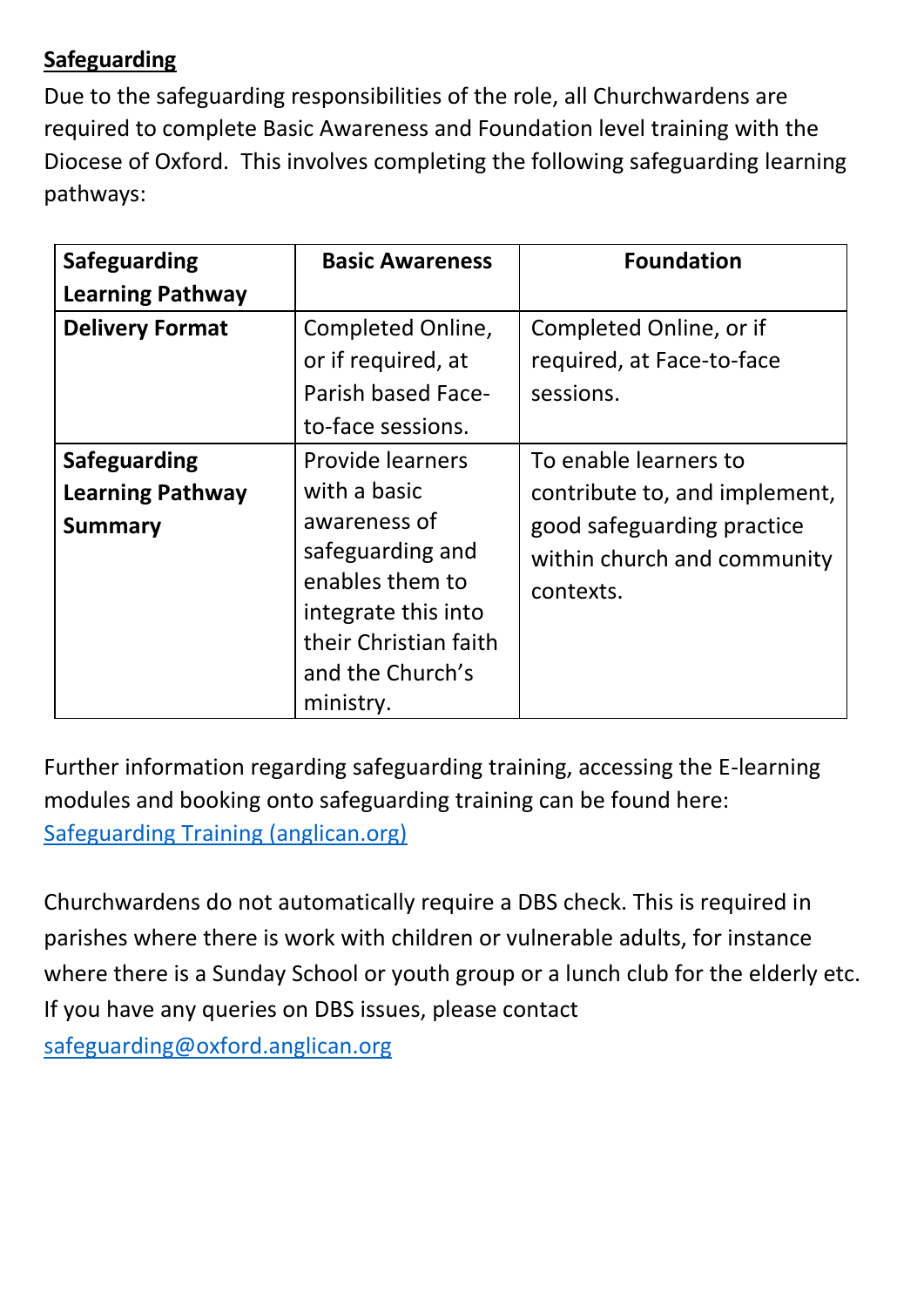## **1. Meetings/Trusteeships**

They should meet regularly with the incumbent. They are *ex officio* members of the PCC (the trustees of the parish) and the PCC Standing Committee.

Churchwardens become members of the PCC from the moment they are elected, although they might not be admitted to office by the Archdeacon until several weeks later. They may also be *ex officio* trustees of parish ecclesiastical and parochial charities.

## **2. Administration**

With the incumbent and PCC, they should use their best endeavours to ensure that:

- there is adequate provision for and oversight of the administration of the parish, including financial administration;
- there are proper procedures in place for recruiting and managing lay staff and volunteers;
- the PCC adopts a Safeguarding policy and has an action plan for ensuring that the policy is implemented (see [Safeguarding in the Diocese of Oxford](https://www.oxford.anglican.org/support-services/safeguarding/policies-forms-guidance/#tab-id-1)  [\(anglican.org\);](https://www.oxford.anglican.org/support-services/safeguarding/policies-forms-guidance/#tab-id-1)
- the PCC has a health and safety policy and ensures that it is implemented
- annual returns of attendance, articles of enquiry and finance are made online and on time:<https://parishreturns.churchofengland.org/>;
- there are adequate preparations for the Church Inspections, normally undertaken by the Deanery on the Archdeacon's behalf.

# **3. Finance**

They should use their best endeavours to ensure that:

- there are proper systems in place for counting collections, recording amounts and their secure holding until they can be banked;
- adequate processes are in place for managing the finances of the PCC;
- expenses of office are paid to the clergy;
- the church and its contents are adequately insured;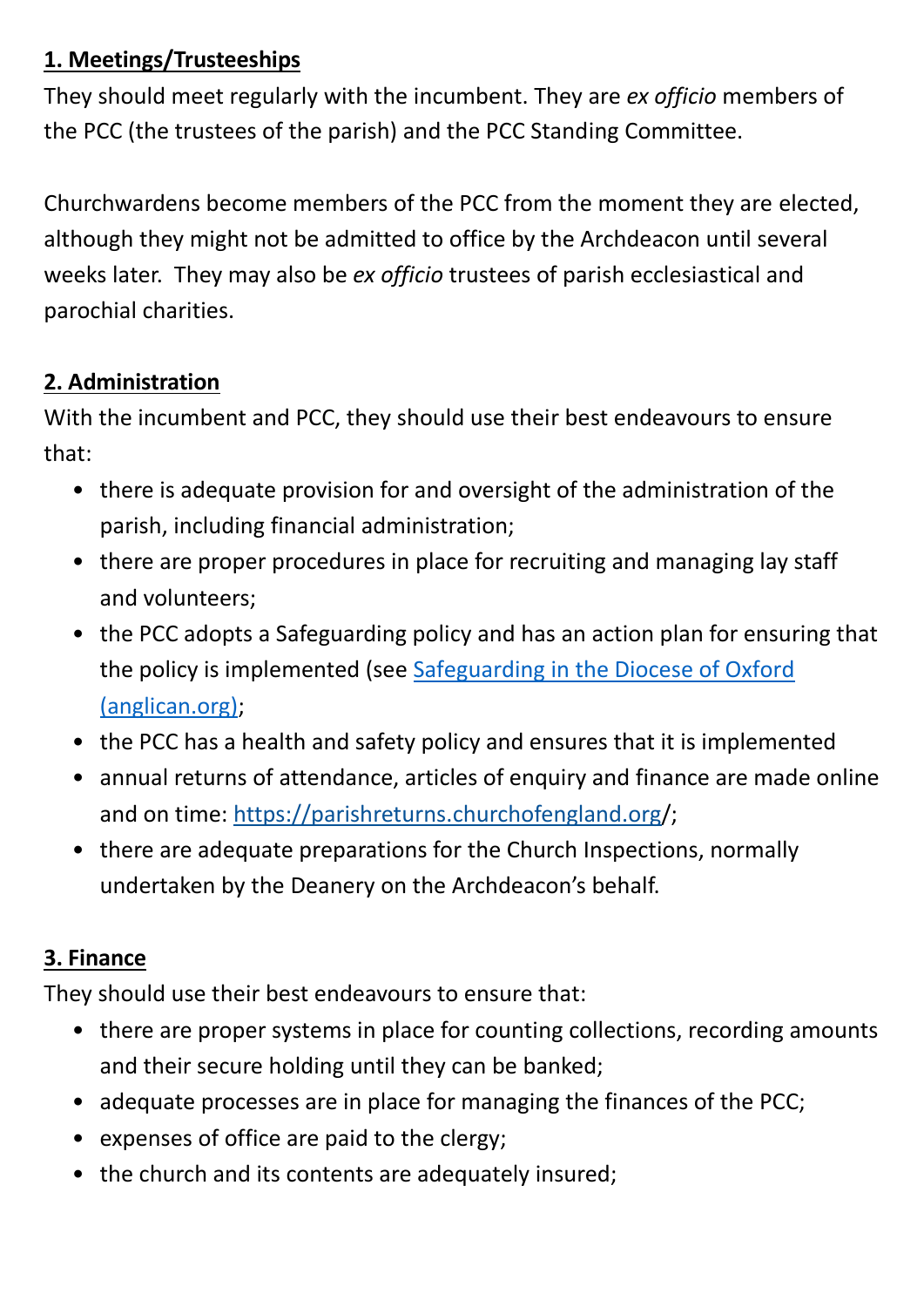- all bills are paid;
- the PCC contributes appropriately to the Diocesan Share;
- the parish's end of year accounts are submitted promptly.

In the absence of a PCC Treasurer, the churchwardens must fulfil the role of Treasurer together.

#### **4. Mission**

Churchwardens should use their best endeavours to ensure that:

- the PCC has a Mission Action Plan and pays attention to implementing it;
- there is an appropriately encouraging welcome to people attending church;
- the church is open to the public as much as possible.

#### **5. Pastoral Care**

Churchwardens should use their best endeavours to ensure that the pastoral work of the Church is being undertaken in the parish and amongst the congregation.

#### **6. Buildings and Contents and Property**

Churchwardens are responsible for ensuring that the PCC cares for and maintains the church and its contents and other buildings in the parish and the churchyard or grounds.

They are responsible for ensuring that:

- there is a terrier, (the list and description of any land or buildings belonging to the church). Please contact the Archdeacon's office if you require a proforma terrier and inventory;
- proper records of any property transactions, including licences under Faculty and tenancy agreements and leases are kept;
- a list of all ecclesiastical trusts and charities associated with the parish is maintained;
- an annually updated inventory and photographic record of all the items belonging to the church is retained;
- quinquennial inspections of the church by the church architect is carried out and the necessary repairs are undertaken;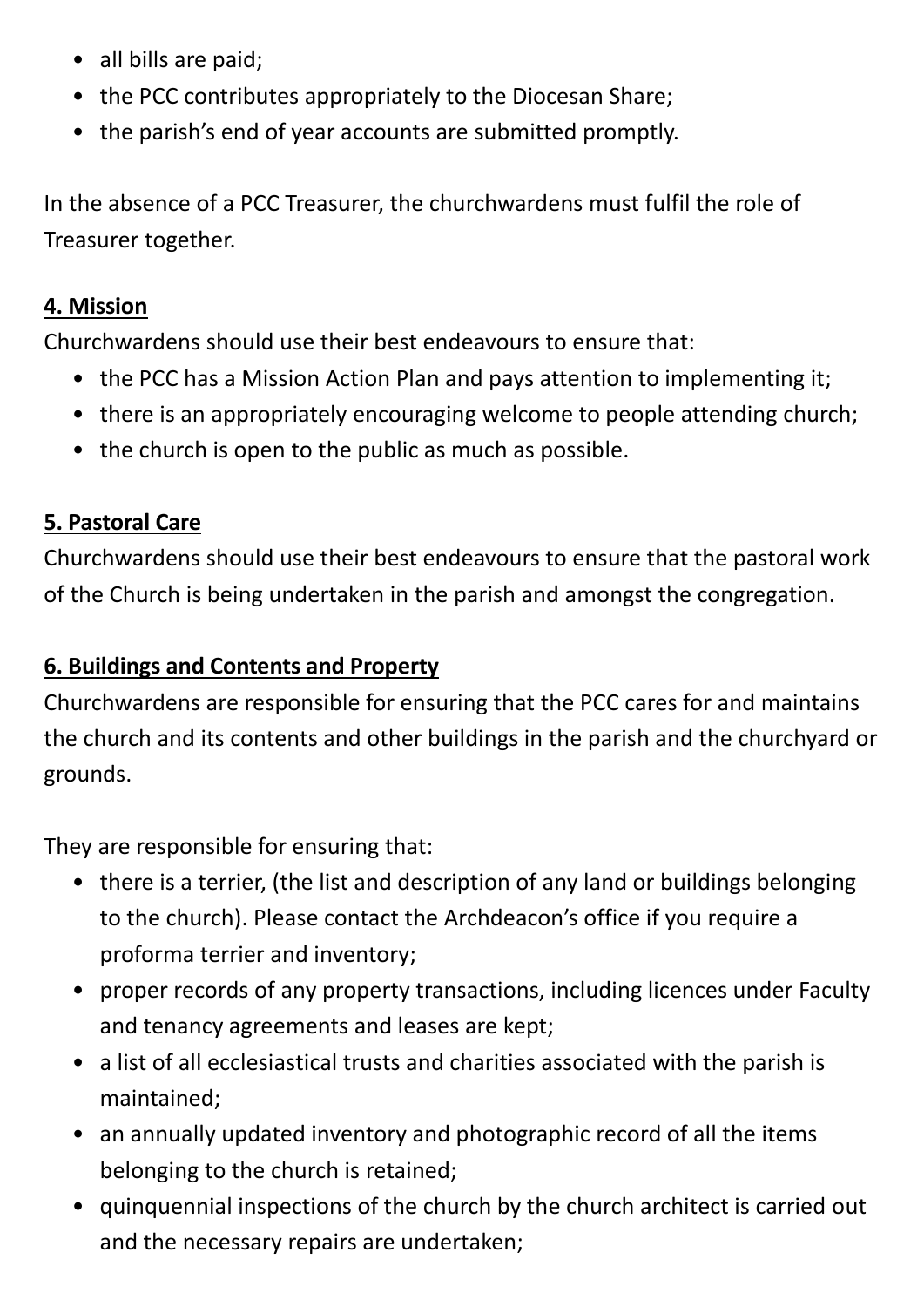- a log book of all alterations and repairs to the church and its lands and contents exists;
- appropriate building and contents insurances are in place;
- an annual report is made on the fabric of the church and any other buildings to the Annual Parochial Church Meeting;
- all valuable items are securely kept;
- the Archdeacon and the DAC are consulted about any repairs or alterations to the church, or any acquisitions or disposals of contents; and that a Faculty is obtained before any work is begun.

# **7. Liturgy and Worship**

- In the absence of the parish priest they are responsible, with the Area Dean, for ensuring that there is someone to conduct services and that liturgy and the life of the parish continues as far as possible as with the previous incumbent. If there is no one available they should conduct any service, as far as possible, themselves. They must check that all visiting clergy hold the Bishop's licence or Permission to Officiate.
- They should ensure that the service register and other registers are properly filled in.
- During a vacancy in the parish the churchwardens together with the Area Dean, are responsible for the continuing ministry of the parish.
- They are responsible for ensuring that people are properly welcomed to the church and to services and that sides people are appointed.
- They are responsible for good order in the church and churchyard or the equivalent. In the event of a service being disrupted or a disturbance in church or churchyard they should call the police and, if necessary, may arrest a person or escort them off the premises. *Police should always be called in preference to using churchwardens' powers.*
- At the end of their period of office, churchwardens should handover their keys to their successors, together with the inventory, which should then be checked and signed.